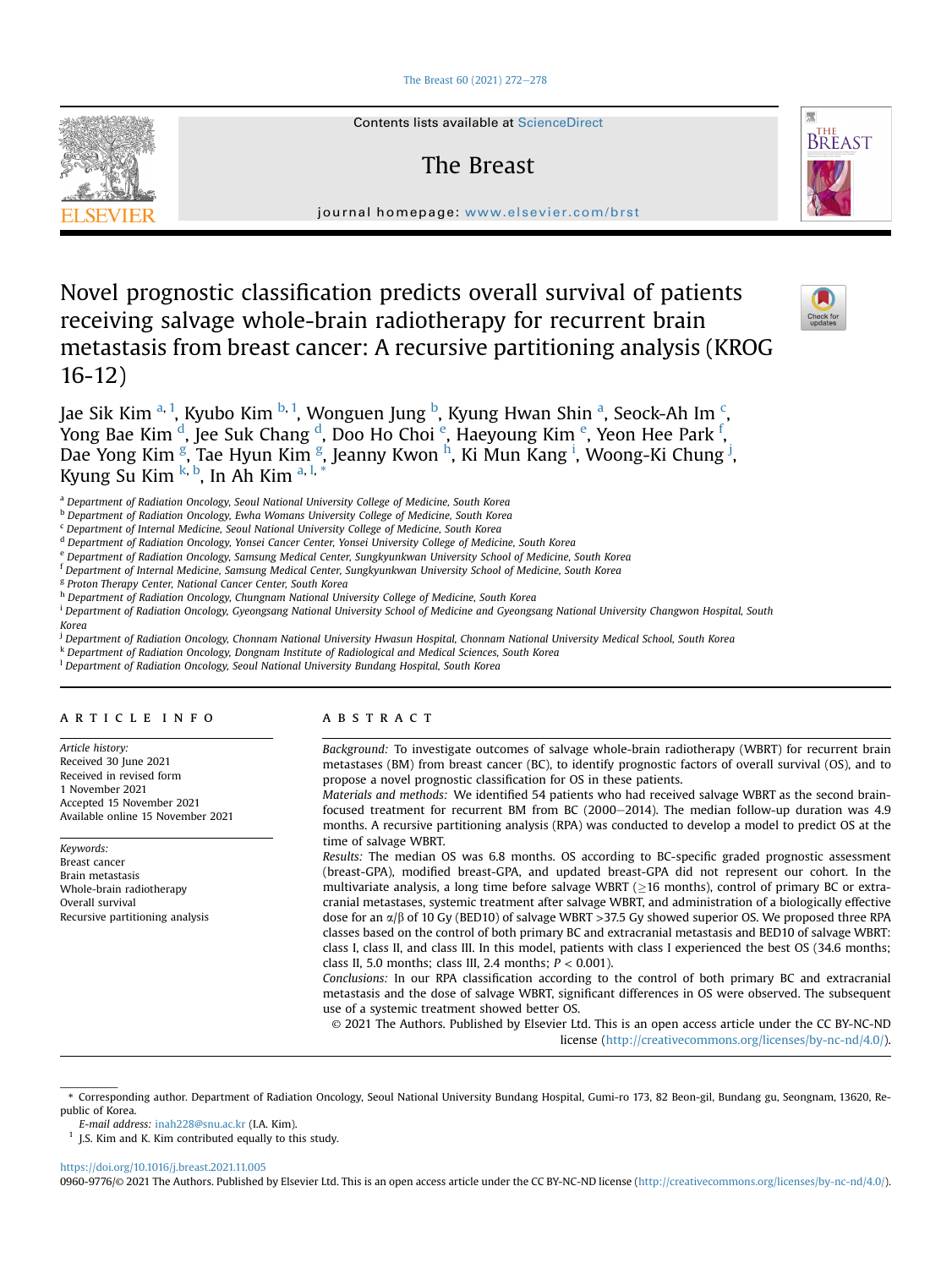# 1. Introduction

Breast cancer (BC) is the second-most common cause of brain metastases (BM); symptomatic BM develop in approximately  $10-15%$  $10-15%$  of patients with BC [1]. Unfortunately, the incidence of BM is expected to increase for several reasons. Although trastuzumab and pertuzumab are historically effective in treating extracranial disease and significantly improving patient survival [[2](#page-6-1)[,3\]](#page-6-2), prolonged survival and insufficiently controlled intracranial spread have paradoxically increased the risk of BM [[4](#page-6-3)]. Additionally, advances in neuroimaging techniques have also helped radiologists detect asymptomatic BM [\[5](#page-6-4)].

Whole-brain radiotherapy (WBRT) or surgical resection has been the treatment of choice for BM, historically, regardless of the type of primary tumor  $[6]$  $[6]$ . We previously reported the delivery of WBRT alone as a brain-focused treatment for initial BM to over 50% of patients with BM as a result of BC [[7](#page-6-6)]. Another 20% of patients were treated with single-fraction stereotactic radiosurgery (SRS) or fractionated stereotactic radiotherapy (FSRT) alone [\[7](#page-6-6)]. Unlike in our previous work, recent treatment guidelines now recommend SRS over WBRT because of the increased risk of neurocognitive dysfunction after WBRT, reserving WBRT as a salvage therapy [\[4\]](#page-6-3).

In a randomized controlled trial, patients receiving SRS alone had poor local disease control compared with patients treated with SRS plus WBRT ( $P = 0.002$ ) [[8\]](#page-6-7). When SRS is widely recommended, many patients tend to experience recurrent BM and poor quality of life. The benefits of salvage WBRT after local brain radiotherapy including SRS is currently unknown. Considering the growing burden of recurrent BM, the potential benefits of salvage WBRT should be investigated in such patients. In addition, there is an unmet clinical need for a prognostic model for patients who are scheduled for salvage WBRT because most models such as breast cancer-specific graded prognostic assessment (breast-GPA) focus on patients with newly diagnosed BM  $[9-11]$  $[9-11]$  $[9-11]$  $[9-11]$ .

In this study, we analyzed the survival outcomes for patients with BM caused by BC who were treated with salvage WBRT after an initial brain-focused treatment such as surgery and/or local brain radiotherapy. We also identified clinical factors affecting overall survival (OS). Furthermore, a novel prognostic model for these patients was developed to overcome the limitations of previous models.

# 2. Materials and Methods

### 2.1. Patients and tumor molecular subtypes

Seven hundred thirty patients with BM caused by BC treated at 17 institutions from 2000 to 2014 were included in the Korean Radiation Oncology Group (KROG) 16-12 study [\[7\]](#page-6-6). Among them, 54 patients received salvage WBRT for recurrent BM after brainfocused treatment for initial BM. The median follow-up duration from the date of last salvage WBRT was 4.9 months (range,  $0.3-50.4$ ). The institutional review boards of each institution approved this study. Because of the retrospective design of the analysis, obtaining informed consent from participants included in the study was not required.

Immunohistochemical staining of primary BC samples was used to determine the tumor molecular subtypes. Tumors that were hormone receptor-positive were classified as luminal A/B unless human epidermal growth factor receptor 2 (HER2) was positive; otherwise, these tumors were considered luminal HER2. Tumors positive for HER2 but not for hormone receptor were classified as the HER2 subtype. All negative immunohistochemical staining results were classified as triple negative.

# 2.2. Variables and response evaluation

Patient characteristics including age, performance status, neurologic symptoms, control of primary BC and extracranial metastasis, number and location of BM, and presence of leptomeningeal seeding were evaluated at the time of salvage WBRT. Interval to salvage WBRT was defined as the time interval between first brain-focused treatment and salvage WBRT.

Computed tomography or magnetic resonance imaging was performed after brain-focused treatment at time intervals determined by each institution. The response of the intracranial lesions to treatment was evaluated using the Response Evaluation Criteria in Solid Tumors 1.1 guidelines with follow-up imaging [\[12](#page-6-9)].

# 2.3. Statistical analysis

To compare baseline characteristics and treatment responses according to the use of WBRT as an initial brain-focused treatment, we used the chi-square test or Fisher's exact test for categorical data, and the independent Student's t-test for age at salvage WBRT. The cutoff value of the biologically effective dose for an  $\alpha/\beta$  ratio of 10 Gy (BED10) of salvage WBRT was determined using the median value of BED10 of salvage WBRT. OS was measured from the last day of salvage WBRT to death from any cause. Survival curves were generated using the Kaplan-Meier method, and the log-rank test was performed to compare results between groups. Univariate and multivariate Cox proportional hazard models were used to report hazard ratios (HRs) and 95% confidence intervals (CIs). All variables with  $P$  levels less than 0.100 in the univariate analysis were adjusted in the multivariate analysis.

The "rpart" package of R was used to perform the recursive partitioning analysis (RPA) with significant prognostic factors for OS identified from the multivariate analysis. We excluded the variable of systemic treatment after salvage WBRT to generate a prognostic model at the time of salvage WBRT. A recursive decision tree was generated based on the terminal nodes where bifurcation of the tree required at least 15 patients and a P value less than 0.01 using the log-rank test. If there were no significant differences in OS between the terminal nodes, the nodes were combined, and 10-fold cross-validation was performed internally. We calculated the concordance index to compare the predictive power of breast-GPA, modified breast-GPA, updated breast-GPA, and our novel RPA classification.

The statistical significance of a reported two-sided P value was set at 5%. All analyses were performed in R, version 4.0.4 ([https://](https://www.rproject.org/) [www.rproject.org/\)](https://www.rproject.org/).

# 3. Results

#### 3.1. Characteristics of patients with BM

Baseline characteristics of patients with BM, categorized into two groups according to the initial use of WBRT, are summarized in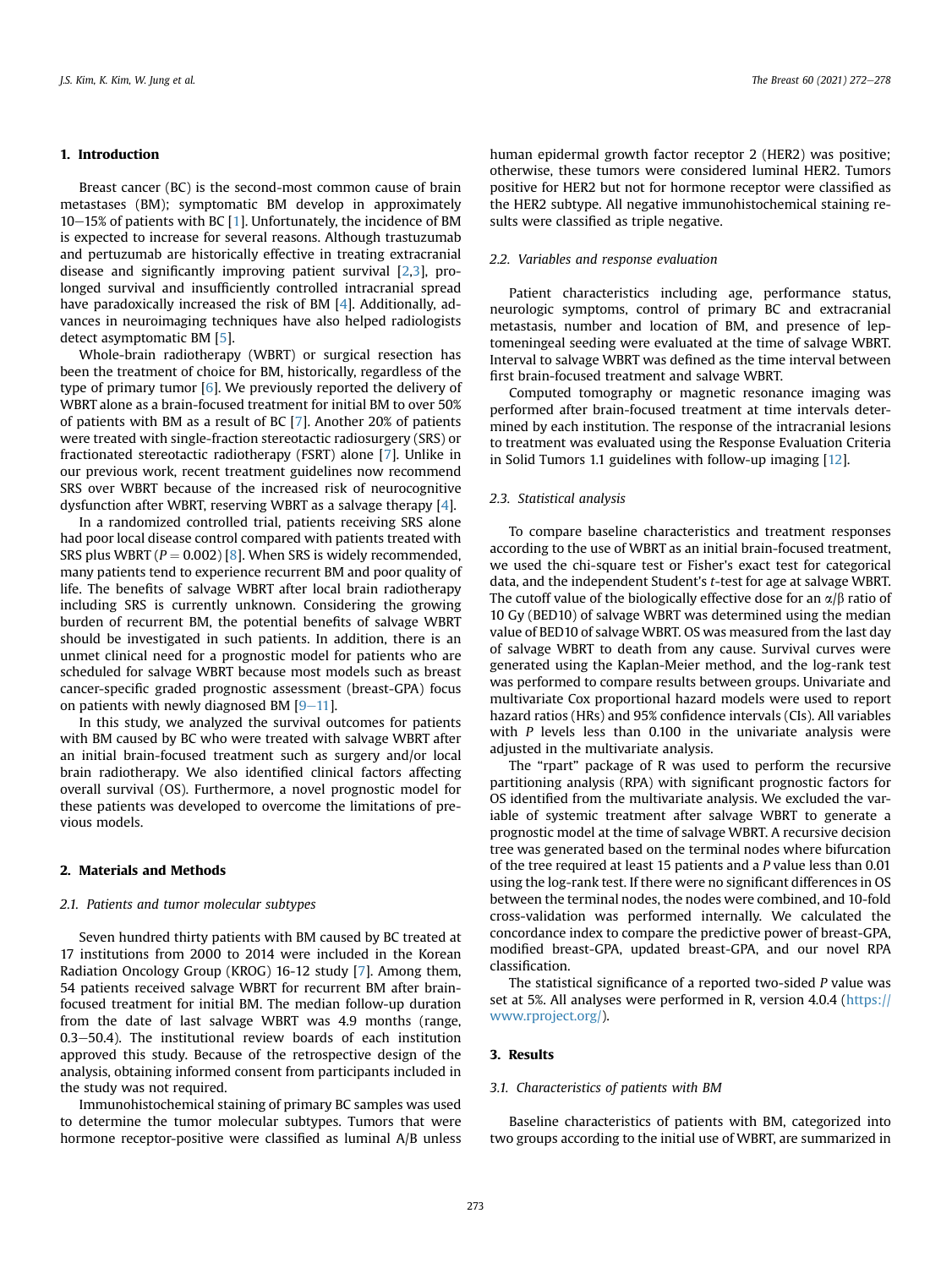[Table 1.](#page-2-0) There was no difference in age ( $P = 0.902$ ) and tumor subtype distribution ( $P = 0.605$ ) between the two groups. Performance status was worse in patients who received WBRT initially  $(P = 0.004)$ . However, no differences were observed between the two groups in terms of intra- and extracranial tumor burden. Patients receiving WBRT initially tended to have a longer time from an initial brain-focused treatment until salvage WBRT (median salvage WBRT-free duration, 6.9 vs. 8.7 months,  $P = 0.058$ , Figure A1).

# 3.2. Treatment

Twenty-four patients (initial WBRT group) were treated with whole-brain reirradiation ([Table 1](#page-2-0)). The median dose of WBRT for initial BM was 30 Gy over 10 fractions (range,  $12-35$  Gy). The median dose of salvage WBRT was 20 Gy over 10 fractions for patients previously treated with WBRT ( $n = 24$ ; range,  $4-30$  Gy) and 30 Gy over 10 fractions for patients who had not been previously treated with WBRT ( $n = 30$ ; range,  $9-37.5$  Gy). In terms of BED10, it ranged from 4.8 Gy to 46.9 Gy. A higher BED10 ( $>37.5$  Gy) was delivered to 23 WBRT-naïve patients (76.7%) and four WBRTtreated patients (16.7%,  $P < 0.001$ ). We compared baseline characteristics according to the BED10 (Table A1). Patients with a higher

# <span id="page-2-0"></span>Table 1

Baseline characteristics at salvage whole-brain radiotherapy.

| Characteristics                      | Patients without<br>initial WBRT,<br>$N = 30$ |               | Patients with<br>initial WBRT,<br>$N = 24$ |               | p-value |
|--------------------------------------|-----------------------------------------------|---------------|--------------------------------------------|---------------|---------|
|                                      | N                                             | % or IQR      | N                                          | % or IQR      |         |
| Age (year, median)                   | 49.6                                          | $40.7 - 54.5$ | 50.1                                       | $41.2 - 54.8$ | 0.902   |
| Tumor subtypes                       |                                               |               |                                            |               | 0.605   |
| Luminal A/B                          | 8                                             | 26.7          | 3                                          | 12.5          |         |
| <b>Luminal HER2</b>                  | 7                                             | 23.3          | 8                                          | 33.3          |         |
| HER <sub>2</sub>                     | 9                                             | 30.0          | 8                                          | 33.3          |         |
| Triple negative                      | 6                                             | 20.0          | 5                                          | 20.8          |         |
| ECOG performance status <sup>a</sup> |                                               |               |                                            |               | 0.004   |
| $0 - 1$                              | 20                                            | 80.0          | 8                                          | 34.8          |         |
| $2 - 3$                              | 5                                             | 20.0          | 15                                         | 65.2          |         |
| Symptom                              |                                               |               |                                            |               | 0.270   |
| No                                   | $\overline{7}$                                | 23.3          | $\overline{2}$                             | 8.3           |         |
| Yes                                  | 23                                            | 76.7          | 22                                         | 91.7          |         |
| Primary breast cancer control        |                                               |               |                                            |               | 0.793   |
| No                                   | 2                                             | 6.7           | 3                                          | 12.5          |         |
| Yes                                  | 28                                            | 93.3          | 21                                         | 87.5          |         |
| Extracranial metastasis              |                                               |               |                                            |               | 0.337   |
| No                                   | $\overline{7}$                                | 23.3          | $\overline{2}$                             | 8.3           |         |
| Yes - uncontrolled                   | 15                                            | 50.0          | 14                                         | 58.3          |         |
| Yes - controlled                     | 8                                             | 26.7          | 8                                          | 33.3          |         |
| Number of BM                         |                                               |               |                                            |               | 0.117   |
| $\leq 4$                             | 12                                            | 40.0          | 4                                          | 16.7          |         |
| >4                                   | 18                                            | 60.0          | 20                                         | 83.3          |         |
| Location of BM                       |                                               |               |                                            |               | 0.652   |
| Supra-/infra-tentorial               | 9                                             | 30.0          | 5                                          | 20.8          |         |
| <b>Both tentorial</b>                | 21                                            | 70.0          | 19                                         | 79.2          |         |
| Leptomeningeal seeding               |                                               |               |                                            |               | 0.687   |
| No                                   | 25                                            | 83.3          | 18                                         | 75.0          |         |
| Yes                                  | 5                                             | 16.7          | 6                                          | 25.0          |         |
| Initial brain-focused treatment      |                                               |               |                                            |               | < 0.001 |
| <b>WBRT</b> alone                    | $\Omega$                                      | $\Omega$      | 22                                         | 91.7          |         |
| SRS or FSRT alone                    | 23                                            | 76.7          | $\mathbf{0}$                               | $\bf{0}$      |         |
| Op alone                             | 4                                             | 13.3          | $\Omega$                                   | $\Omega$      |         |
| $Op/SRS/FSRT \rightarrow WBRT$       | 0                                             | 0             | 2                                          | 8.3           |         |
| Others                               | 3                                             | 10.0          | $\Omega$                                   | 0             |         |
|                                      |                                               |               |                                            |               |         |

Abbreviation: BM, brain metastasis; ECOG, Eastern Cooperative Oncology Group; FSRT, fractionated stereotactic radiotherapy; HER2, human epidermal growth factor receptor 2; IQR, interquartile range; Op, operation; SRS, single-fraction stereotactic radiosurgery; WBRT, whole-brain radiotherapy.

<span id="page-2-1"></span><sup>a</sup> Available data only.

BED10 had a low intracranial tumor burden and better performance status. After salvage WBRT, diverse systemic therapies were used in 40 patients (74.1%): endocrine therapy in three patients, HER2 targeted therapy in 11 patients, and chemotherapy in 36 patients.

We categorized the reasons for administering salvage WBRT for local intracranial progression with or without new BM (i.e., distant intracranial failure). In WBRT-naïve patients, the major failure pattern was distant intracranial failure [12 (40.0%) patients without local progression and 14 (46.7%) with local progression]. Only four (13.3%) patients were treated with salvage WBRT due to local progression only. However, 17 (70.8%) patients who were previously administered WBRT experienced local progression. Among them, nine (37.5%) patients were accompanied with new BM. Distant intracranial failure without progression of the initial lesion was found in the other seven (29.2%) patients.

# 4. Treatment response and survival outcome

The best responses after an initial brain-focused treatment and after salvage WBRT are described in [Table 2.](#page-3-0) Regardless of whether or not a patient received WBRT initially, about 50% of patients experienced a complete or partial response. Among 45 patients who suffered from symptoms before salvage WBRT, 29 (64.4%) patients experienced symptom improvement, and only 7 (15.6%) patients experienced worsening of symptoms after salvage WBRT ([Table 2\)](#page-3-0).

[Fig. 1](#page-3-1)a shows the survival curve of the entire cohort after salvage WBRT and an estimated median OS of 6.8 months (95% CI 5.0-24.0). We assessed breast-GPA, modified breast-GPA, and updated breast-GPA scores for each patient using previously defined criteria (Table A2)  $[9-11]$  $[9-11]$  $[9-11]$ . Patients were then classified into four groups based on their GPA scores:  $0-1.0$ ,  $1.5-2.0$ ,  $2.5-3.0$ , and 3.5-4.0, respectively. No GPA scoring system correlated with OS ([Fig. 1](#page-3-1)b-d). The c-indices of breast-GPA, modified breast-GPA, and updated breast-GPA were 0.555, 0.475, and 0.566, respectively. The OS of patients receiving a second round of WBRT was similar to that of patients receiving a single round of WBRT (median OS, 6.8 vs. 7.0 months,  $P = 0.350$ , Figure A2).

# 4.1. Prognostic factors affecting OS after salvage WBRT and novel RPA classification

We selected variables with P values less than 0.100 for the multivariate analysis [\(Table 3\)](#page-4-0), which revealed that the time to salvage WBRT ( $\geq$ 16 months), control of the primary BC, uncontrolled extracranial metastasis, BED10 of salvage WBRT greater than 37.5 Gy, and subsequent administration of a systemic treatment were prognostic factors that significantly influenced OS (all  $P < 0.005$ ).

Based on these results, the time to salvage WBRT (<16 months vs.  $\geq$ 16 months), status of the primary BC (controlled vs. uncontrolled), status of extracranial metastasis (controlled vs. uncontrolled), and BED10 of salvage WBRT ( $\leq$ 37.5 Gy vs. >37.5 Gy) were chosen for RPA to predict OS at the initiation of salvage WBRT. The primary factor resulting in a bifurcation of the recursive decision tree was the control of primary BC, which resulted in five terminal nodes [\(Fig. 2a](#page-4-1)). After amalgamation, three RPA classes were finally identified; 17 patients were categorized into class I, 32 patients were categorized into class II, and 5 patients were categorized into class III [\(Fig. 2b](#page-4-1)). The median OS of classes I, II, and III was 34.6, 5.0, and 2.4 months, respectively ( $P < 0.001$ , [Fig. 3a](#page-5-0)). The OS for each class significantly differed ( $P < 0.001$  for class I vs. class II, class I vs.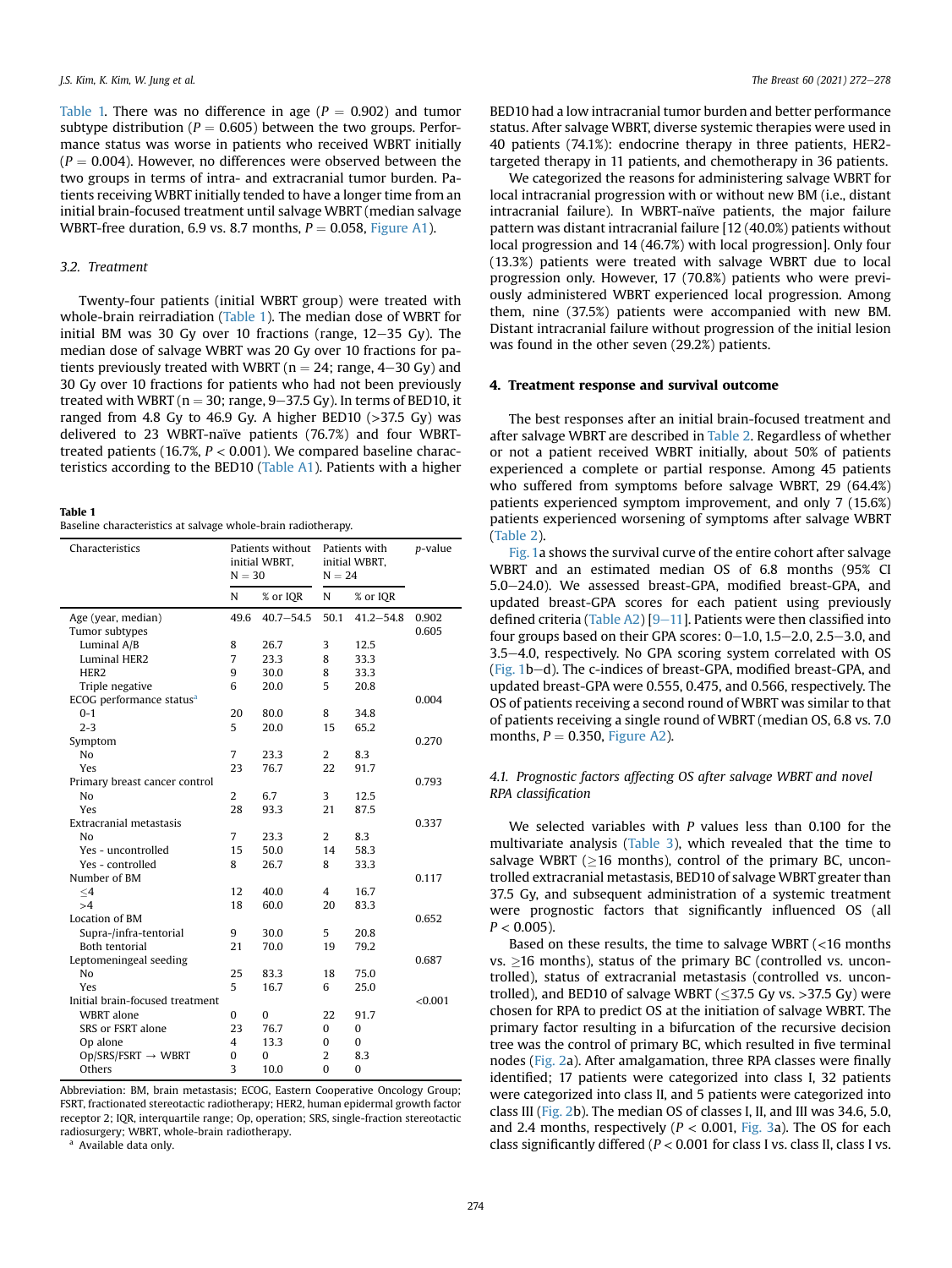# <span id="page-3-0"></span>Table 2

Treatment response.

| Characteristics                                     | Patients without initial<br>WBRT, $N = 30$ |          | Patients with initial<br>WBRT, $N = 24$ |          | p-value |
|-----------------------------------------------------|--------------------------------------------|----------|-----------------------------------------|----------|---------|
|                                                     | N                                          | %        | N                                       | %        |         |
| Best response after initial brain-focused treatment |                                            |          |                                         |          | 0.770   |
| Complete response                                   |                                            | 10.0     |                                         | 4.2      |         |
| Partial response                                    | 13                                         | 43.3     | 11                                      | 45.8     |         |
| Stable disease                                      |                                            | 10.0     |                                         | 16.7     |         |
| Progressive disease                                 | 11                                         | 36.7     | 8                                       | 33.3     |         |
| Symptom relief after salvage WBRT <sup>a</sup>      |                                            |          |                                         |          | 0.542   |
| No change                                           |                                            | 9.1      | 5                                       | 23.8     |         |
| Improvement                                         | 16                                         | 72.7     | 13                                      | 61.9     |         |
| Aggravation                                         | 4                                          | 18.2     |                                         | 14.3     |         |
| Best response after salvage WBRT <sup>b</sup>       |                                            |          |                                         |          | 0.138   |
| Complete response                                   |                                            | $\Omega$ |                                         | $\Omega$ |         |
| Partial response                                    | 13                                         | 46.4     | q                                       | 50.0     |         |
| Stable disease                                      | 11                                         | 39.3     |                                         | 22.2     |         |
| Progressive disease                                 |                                            | 14.3     |                                         | 27.8     |         |

Abbreviation: WBRT, whole-brain radiotherapy.

<span id="page-3-2"></span><sup>a</sup> Patients who had symptoms before salvage whole-brain radiotherapy (WBRT) were included: 22 patients in the initial WBRT(-) group and 21 patients in the initial WBRT(+) group with available information.<br><sup>b</sup> Available data only.

<span id="page-3-3"></span><span id="page-3-1"></span>



Fig. 1. Overall survival after salvage whole-brain radiotherapy (WBRT) (a) in all patients and according to (b) breast cancer-specific graded prognostic assessment (breast-GPA), (c) modified breast-GPA, and (d) updated breast-GPA.

Abbreviation: CI, confidence interval; mGPA, modified graded prognostic assessment; GPA, graded prognostic assessment; uGPA, updated graded prognostic assessment; WBRT, whole-brain radiotherapy.

class III, and class II vs. class III). The c-index of our RPA classification was 0.735.

The effects of a subsequent systemic treatment after salvage WBRT on OS were analyzed according to the above classification

scheme. The median OS of class I patients treated with  $(n = 15)$  or without  $(n = 2)$  a systemic agent was 6.1 and 34.6 months, respectively ( $P = 0.016$ , Figure A3a). For patients in RPA class II, the median OS was longer when a systemic treatment was used (6.8 vs.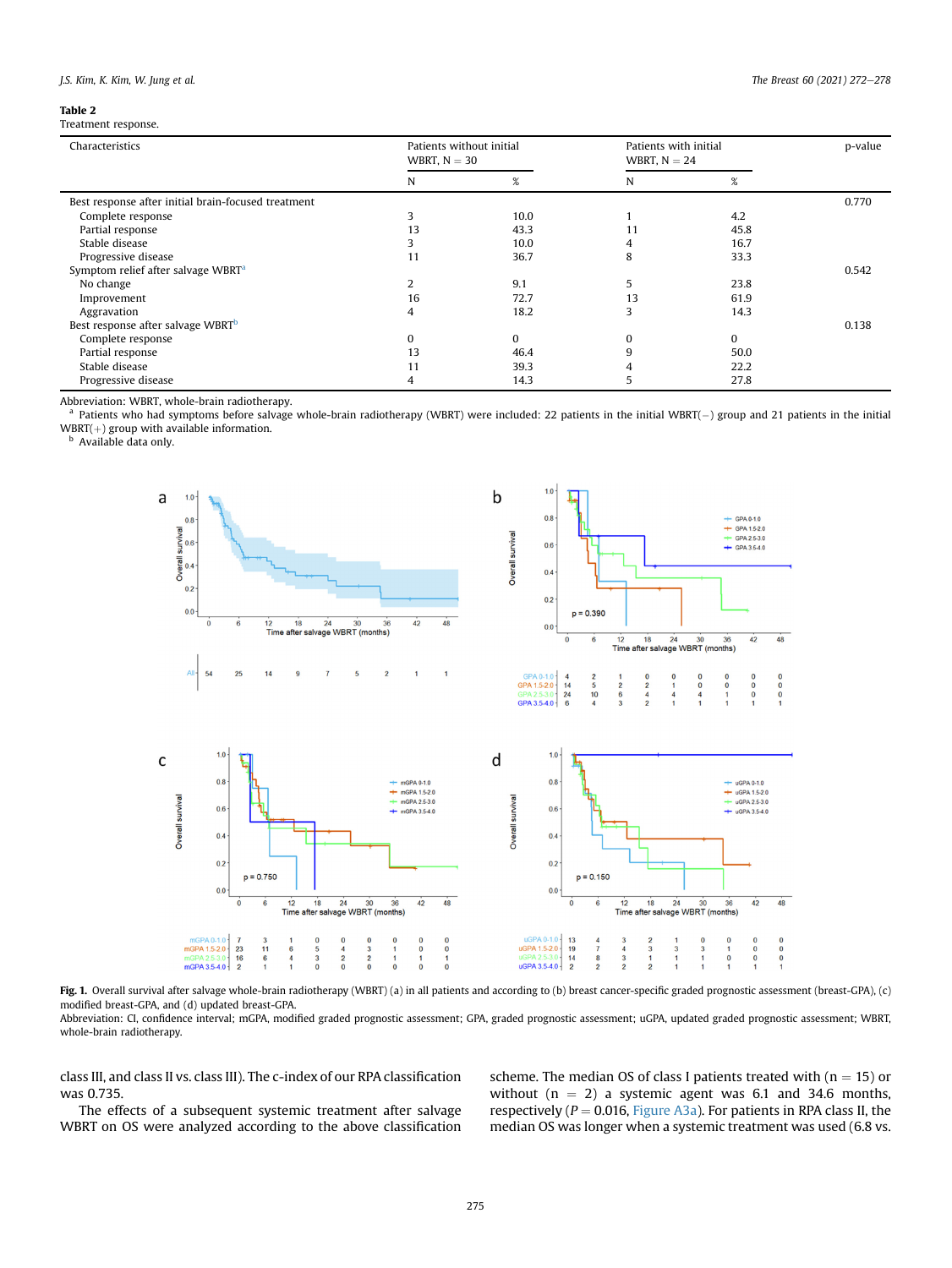#### <span id="page-4-0"></span>Table 3

Univariate and multivariate Cox proportional hazards model for overall survival.

| Variables                                 | 1-year OS (vs. reference) | Univariate |                        | Multivariate |                        |
|-------------------------------------------|---------------------------|------------|------------------------|--------------|------------------------|
|                                           |                           | p-value    | HR (95% CI)            | p-value      | HR (95% CI)            |
| Interval to salvage WBRT $\geq$ 16 months | 80.0% (vs. 39.7%)         | 0.092      | $0.180(0.024 - 1.321)$ | 0.025        | $0.087(0.010 - 0.736)$ |
| Luminal subtype <sup>a</sup>              | 51.9% (vs. 37.8%)         | 0.575      | $0.820(0.409 - 1.641)$ |              |                        |
| Triple negative subtype <sup>a</sup>      | 30.0% (vs. 48.0%)         | 0.283      | $1,536(0,702-3,360)$   |              |                        |
| ECOG performance status 2-3               | 42.9% (vs. 48.7%)         | 0.220      | $1.646(0.743 - 3.645)$ |              |                        |
| Symptom present                           | 40.9% (vs. 59.3%)         | 0.826      | 1.114 (0.427-2.908)    |              |                        |
| Controlled primary breast cancer          | 47.7% (vs. 0%)            | < 0.001    | $0.051(0.012 - 0.210)$ | < 0.001      | $0.041(0.007 - 0.235)$ |
| Uncontrolled extracranial metastasis      | 25.4% (vs. 63.9%)         | 0.003      | 3.282 (1.479-7.283)    | 0.008        | $3.070(1.343 - 7.018)$ |
| Number of $BM > 4$                        | 46.7% (vs. 36.1%)         | 0.331      | $0.702(0.344 - 1.433)$ |              |                        |
| BM in both tentorial regions              | 46.7% (vs. 39.7%)         | 0.898      | $0.952(0.451 - 2.012)$ |              |                        |
| Leptomeningeal seeding                    | 51.9% (vs. 41.4%)         | 0.717      | $0.857(0.371 - 1.979)$ |              |                        |
| <b>Initial WBRT</b>                       | 49.0% (vs. 42.2%)         | 0.350      | $1,416(0.683 - 2.933)$ |              |                        |
| BED10 of salvage WBRT $>37.5$ Gy          | 53.8% (vs. 33.9%)         | 0.017      | $0.422(0.207 - 0.857)$ | 0.017        | $0.393(0.183 - 0.844)$ |
| Systemic treatment after salvage WBRT     | 54.4% (vs. 0%)            | < 0.001    | $0.146(0.058 - 0.366)$ | < 0.001      | $0.093(0.031 - 0.282)$ |
| Aggravation of symptoms                   | 25.0% (vs. 47.8%)         | 0.331      | $1,695(0.584 - 4.920)$ |              |                        |
| Progression after salvage WBRT            | 37.5% (vs. 48.5%)         | 0.604      | $1,298$ (0.485-3.475)  |              |                        |

Abbreviation: BED10, biologically effective dose  $(\alpha/\beta = 10 \text{ Gy})$ ; BM, brain metastasis; CI, confidence interval; ECOG, Eastern Cooperative Oncology Group; HR, hazard ratio; OS, overall survival; WBRT, whole-brain radiotherapy.

<span id="page-4-2"></span><span id="page-4-1"></span><sup>a</sup> Compared with other subtypes.



Fig. 2. Diagrams of recursive partitioning analysis (RPA). (a) Five terminal nodes before amalgamation. (b) Final three RPA classes after amalgamation. Abbreviation: BED10, biologically effective dose ( $\alpha/\beta = 10$  Gy); WBRT, whole-brain radiotherapy.

3.0 months,  $P = 0.001$ , Figure A3b). However, when the Cox proportional hazard model was used, only patients in class II who received a systemic treatment following salvage WBRT had prolonged OS (HR 0.184, 95% CI 0.061–0.555,  $P = 0.003$ , [Fig. 3](#page-5-0)B).

Abbreviation: CI, confidence interval; HR, hazard ratio; WBRT, whole-brain radiotherapy.

# 5. Discussion

Salvage WBRT would be expected to generally increase under circumstances where patients with BM live longer and more patients experience intracranial failure after an initial treatment for BM. However, few reports of patients in these circumstances are available. In this study, we retrospectively analyzed 54 patients who underwent salvage WBRT for recurrent BM after a failed initial brain-focused treatment.

Thirty patients who had been treated without WBRT underwent salvage WBRT. Our previous report demonstrated that patients without initial WBRT had a low intracranial tumor burden. In these patients, only 14.5% had more than 4 BM, and BM located in both tentorial regions in 20.9% [[13\]](#page-6-10). However, at the time of salvage WBRT, patients with BM more than 4 accounted for 60% of WBRTnaive patients. Also, in 70% of patients, BM was present in both supra- and infra-tentorial regions. Although the exact reason for selecting WBRT rather than repeating SRS or FSRT was not clear

considering the multicenter retrospective design of this study, salvage WBRT seemed to be preferred in cases of increasing intracranial tumor burden after initial brain-focused local treatment. However, except for cases of symptomatic BM or progressive extracranial disease without an option for additional systemic therapy, repeating SRS or FSRT might be a currently feasible option  $[14-16]$  $[14-16]$  $[14-16]$  $[14-16]$  $[14-16]$ .

In our cohort, at the time that salvage WBRT was administered, only performance status differed in patients who had been categorized into two groups according to the initial use of WBRT. More patients were assessed as Eastern Cooperative Oncology Group performance status  $2-3$  in the initial WBRT group. There were no differences in the indicators representing tumor burden. After the initial brain-focused treatment, performance status might worsen, but considering that patients with poor performance from the beginning tend to be treated with WBRT, the difference in performance between the two groups appears reasonable. Apart from this finding, no other differences were noted, suggesting that salvage WBRT was performed in the same situation regardless of the initial treatment.

However, initial WBRT extended the duration before salvage WBRT was needed. The interval between the first and second rounds of WBRT has been reported to be one of the prognostic factors for OS after whole-brain reirradiation [\[17,](#page-6-12)[18](#page-6-13)]. Lai et al. reported that patients receiving a second round of WBRT more than 9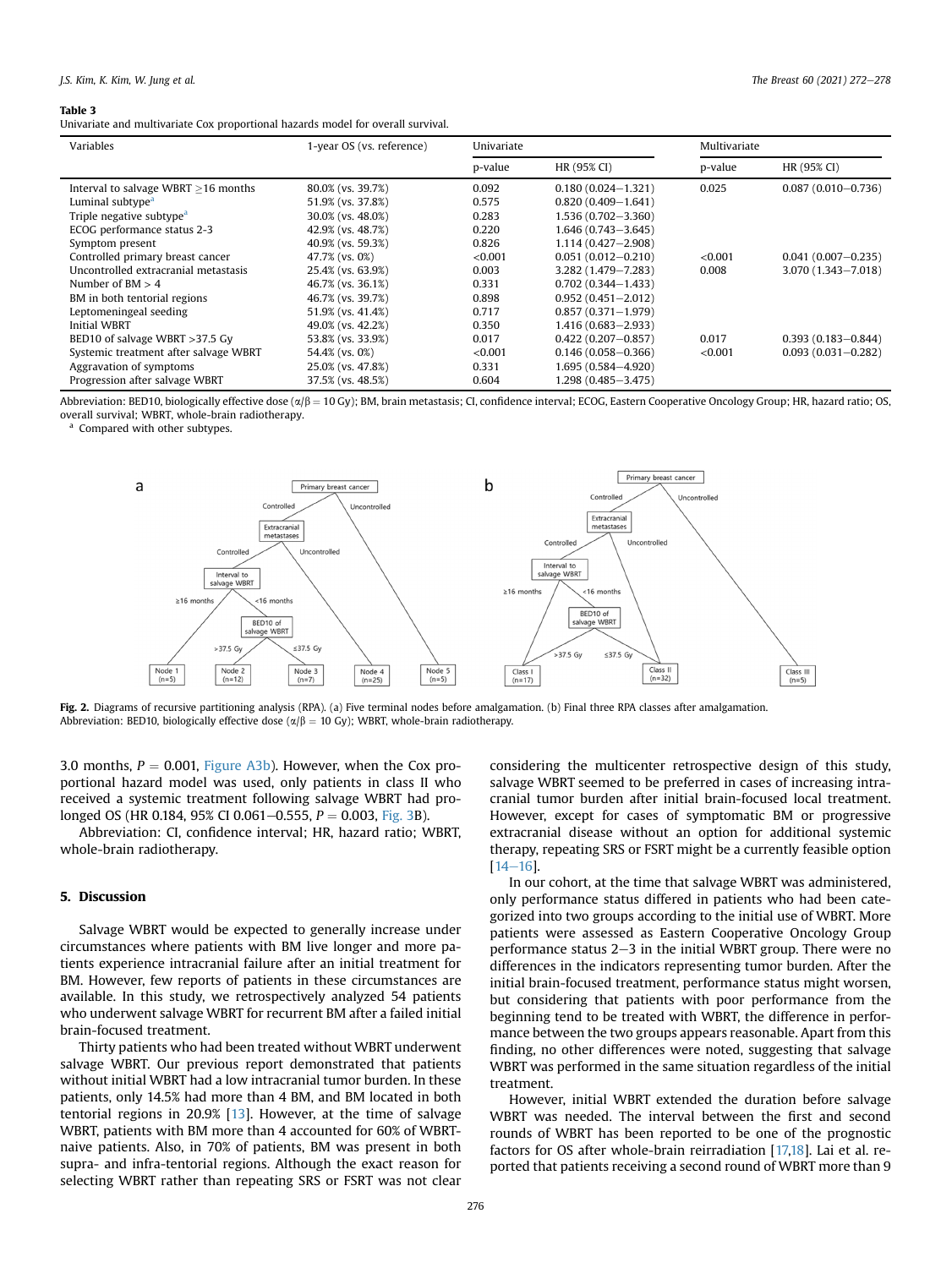<span id="page-5-0"></span>

Fig. 3. (a) Overall survival (OS) according to the novel recursive partitioning analysis (RPA) class. (b) The effect of systemic treatment after salvage whole-brain radiotherapy according to the RPA class.

months after the first round of WBRT showed better OS (HR 0.45,  $P = 0.041$  [[18\]](#page-6-13). Our results are consistent with those findings. In our study, the cut-off time was 16 months after the initial brainfocused treatment. There have been concerns about neurocognitive dysfunction due to initial WBRT, but improvements in OS may be achieved by delaying salvage WBRT. Therefore, clinicians should carefully select patients who may benefit from WBRT.

The median OS in our study was 6.8 months, representing a dismal prognosis. The median survival time after whole-brain reirradiation in previous studies ranged from 2.93 months to 10.8 months  $[18-20]$  $[18-20]$  $[18-20]$  $[18-20]$  $[18-20]$ . The reason for such a large difference in survival may reflect differences in the study population examined. In our analysis, the survival of patients who received salvage WBRT after a previous non-WBRT treatment did not differ from those who received initial WBRT.

Salvage WBRT was able to alleviate symptoms satisfactorily in more than 50% of patients. After salvage WBRT, 22 (40.7%) patients and 15 (27.8%) patients had a partial response and stable disease as the best response, respectively. Although we did not collect toxicity profiles, a previous study found a comparatively low rate of acute toxicities [[18\]](#page-6-13). Combining these results, WBRT may be a feasible and effective salvage treatment option for patients with recurrent BM, conferring a better quality of life to patients.

Stable extracranial lesions have been reported to be significant factors in improved survival in patients with recurrent BM [\[20,](#page-6-14)[21\]](#page-6-15). Multivariate analyses demonstrated that a longer OS correlated with the control of extracranial metastases as well as of primary BC. Contrary to our expectations, intracranial tumor burden, represented by the number and location of BM and leptomeningeal seeding, did not affect OS. Although a direct relationship between treatment dose and OS was found, neither the worsening of initial symptoms nor intracranial progression after salvage WBRT was associated with poor OS. These findings, while preliminary, suggest that in patients receiving salvage WBRT, control of extracranial disease was more important than intracranial tumor burden. The fact that the use of systemic therapy following salvage WBRT improves survival despite the limited ability of the therapy to penetrate the blood-brain barrier further supports this hypothesis.

We found that BED10 of salvage WBRT was one of the significant factors associated with a prognosis. Although patients with BED10 > 37.5 Gy were clustered in the initial WBRT( $-$ ) group, BED10 of salvage WBRT was more prominently prognostic than initial WBRT. BED10 of salvage WBRT was correlated with the intracranial tumor burden in terms of BM number and location, but it was also determined based on the use of initial WBRT, time interval to salvage WBRT, patients' performance status, and so on. Therefore, each factor might have a smaller impact on OS, as shown in the univariate analysis, but the dose of salvage WBRT (i.e., BED10) which synthetically reflected them, had a significant correlation with OS.

Several predictive models of OS in patients with BM have been developed, and GPA systems have been widely used  $[7,9-11]$  $[7,9-11]$  $[7,9-11]$  $[7,9-11]$  $[7,9-11]$ . We previously suggested a model using the KROG 16-12 study population [\[7](#page-6-6)]. Since these models were developed using newly diagnosed patients with BM, it is not yet clear whether they could be applied to patients with recurrent BM. Lai et al. identified an association between breast-GPA and survival outcomes in patients retreated with WBRT [\[18](#page-6-13)]. They found that patients with breast-GPA scores of  $0-2.0$  and  $2.5-4.0$  had a median survival of 1.57 and 4.37 months after WBRT reirradiation, respectively ( $P < 0.005$ ) [[18\]](#page-6-13). However, in our analysis, breast-GPA, modified breast-GPA, and updated breast-GPA scores did not predict patient prognosis and had low c-indices. These results emphasize the need for a new prognostic model for these patients.

The current GPA scoring system has several limitations. First, it was developed using the patient population who were newly diagnosed with BM. Considering the fact that the mismatch of BC subtypes between primary and metastatic sites has been reported  $[22-24]$  $[22-24]$  $[22-24]$  $[22-24]$ , there might be several changes in tumor characteristics of recurrent BM after brain-focused treatment for initial BM. Besides, other factors which could be introduced after initial brain-focused treatment, such as time interval to salvage WBRT, should be evaluated for predicting OS. Therefore, prognostic factors for patients with recurrent BM might be different from those with an initial diagnosis of BM. Second, these models, except for the updated breast-GPA, did not consider extracranial disease, which is known to be an important prognostic factor [[20](#page-6-14)[,21](#page-6-15)]. Third, no GPA scoring systems included factors related to the previous and/or planned treatment. Surrogate factors for the response to initial treatment and the impact of scheduled treatment on prognosis should be considered. To address these shortcomings, we proposed a new RPA classification to predict the prognosis of patients when salvage WBRT is administered. To the best of our knowledge, this is the first study to suggest prognostic modeling by RPA in patients with recurrent BM. Our three classifications were based on the status of primary BC, the status of extracranial metastasis, the time to salvage WBRT, and the BED10 of salvage WBRT. Compared to previous classification systems, ours was a better predictor of OS. Moreover, while the small number of patients studied requires careful interpretation of the findings, in patients categorized as RPA class II, an additional systemic treatment was shown to improve survival. This novel RPA classification could play an informative role in daily practice for determining the dose of WBRT and whether to proceed with a systemic treatment after salvage WBRT.

There were limitations in our study. First, the nature of the study's retrospective design should be considered, as a selection bias may exist. Another limitation is that our cohort was too small to draw definite conclusions. Nevertheless, this was the first study to suggest the need for a model to predict the prognosis in patients